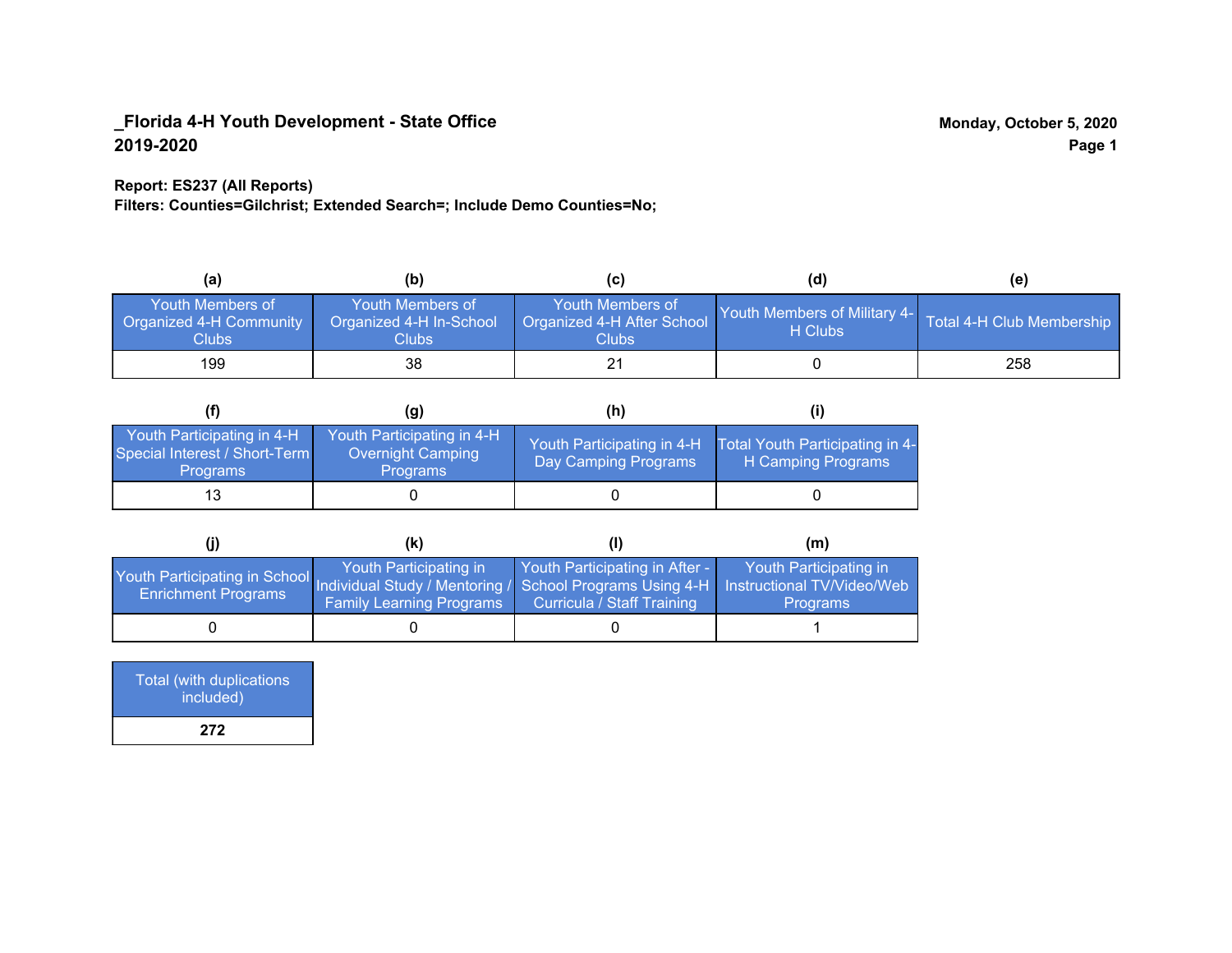**Report: ES237 (All Reports)**

**Filters: Counties=Gilchrist; Extended Search=; Include Demo Counties=No;**

## **School Grade (duplications eliminated)**

| Kinder | l 1sti | 2nd | 3rd | 4th | 5th | 6th | 7 <sup>th</sup> | 8th | 9th | 10 <sup>th</sup> | $\parallel$ 11th | 12th | Post HS Not in School Special | Total |
|--------|--------|-----|-----|-----|-----|-----|-----------------|-----|-----|------------------|------------------|------|-------------------------------|-------|
| . .    | . –    | 20  | 50  | 16  | 19  | 24  | 20              |     | 18  | 18               |                  |      |                               | 236   |

# **Gender of 4-H Youth Participants (duplications eliminated)**

| Male | Female | Total |
|------|--------|-------|
| QЯ   | 138    | 236   |

# **Place of Residence of 4-H Youth Participants (duplications eliminated)**

| l Farm | Towns of under 10,000 and<br>rural non-farm | Towns and cities (10,000-<br>50,000), and their suburbs | Suburbs of cities of over<br>50,000 | Central cities of over 50,000 | Total |
|--------|---------------------------------------------|---------------------------------------------------------|-------------------------------------|-------------------------------|-------|
| 105    | 109                                         |                                                         |                                     |                               | 236   |

# **Total 4-H Youth Participants (duplications eliminated)**

**Total** 

**<sup>236</sup> Note: The four totals on this page should all match.**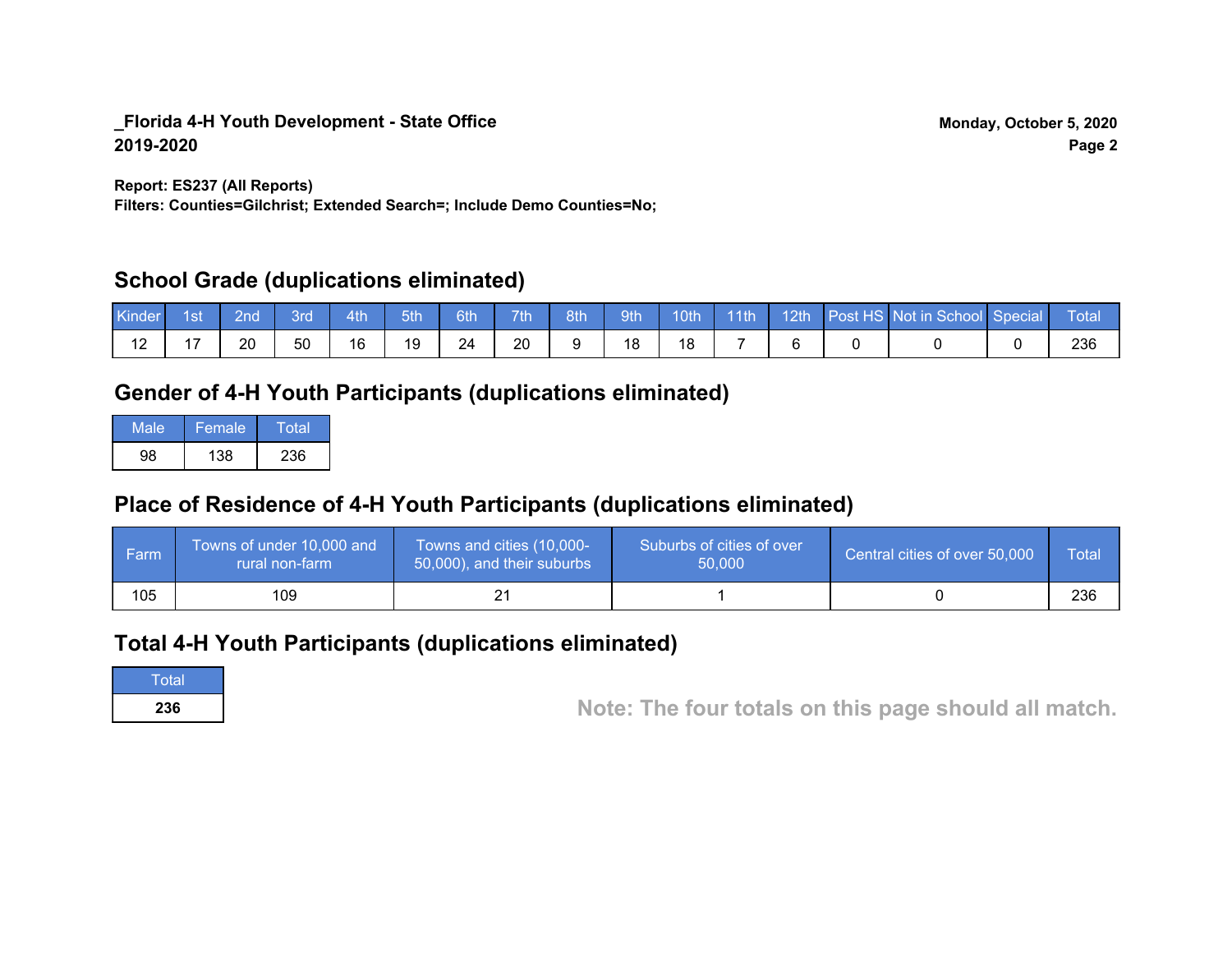**Report: ES237 (All Reports)**

**Filters: Counties=Gilchrist; Extended Search=; Include Demo Counties=No;**

| <b>ETHNICITY</b>          | <b>TOTAL YOUTH</b> |
|---------------------------|--------------------|
| <b>Hispanic or Latino</b> |                    |
| Not Hispanic or Latino    | 229                |

Directions: Type in the appropriate numbers for your project. Ethnicity is separate from race. YOu should indicate an ethnicity category for each participant and all racial categories that apply to each participant (i.e. a participant of more than one race would be recorded in each applicable racial category). Ideally, your total participants should equal the total of numbers in your ethicity section. Totals of racial categories will be equal to or greater than your total participants if they all report racial information.

4-H Youth Participants: Any youth taking part in programs provided as a result of action by extension personnel (professional. Paraprofessional. And volunteer). This includes youth participation in programs conducted through 1862, 1890, and 1994 land-grant universities, EFNEP, urban gardening, and other programs that may not actually use the 4-H name and emblem with participants.

| <b>RACE</b>                               | <b>TOTAL YOUTH</b> |
|-------------------------------------------|--------------------|
| American Indian or Alaskan Native         | O                  |
| Asian                                     | U                  |
| <b>Black or African American</b>          | 1                  |
| Native Hawaiian or other Pacific Islander | O                  |
| White                                     | 231                |
| Youth Indicating More Than One Race       | 1                  |
| <b>Undetermined</b>                       | 3                  |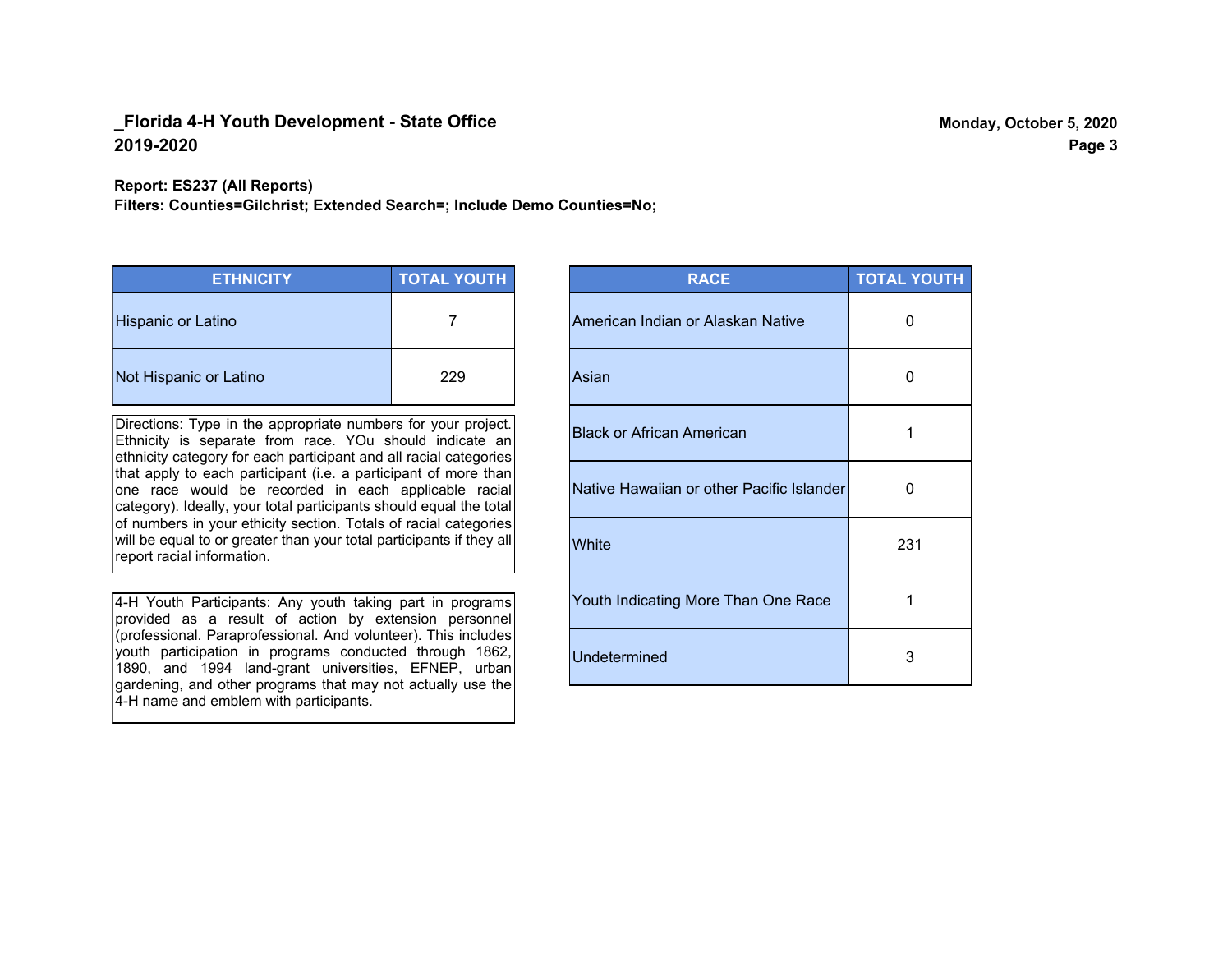**Report: ES237 (All Reports)**

**Filters: Counties=Gilchrist; Extended Search=; Include Demo Counties=No;**

| Total Number of<br><b>Adult Volunteers</b> | <b>Total Number of</b><br><b>Youth Volunteers</b> | Total |
|--------------------------------------------|---------------------------------------------------|-------|
| 28                                         | 19                                                | 47    |

Adult Volunteer: Unpaid support for the 4-H program by an individual beyond high school age.

Youth Volunteer: Unpaid support for the 4-H program by a person who has not yet graduated from high school.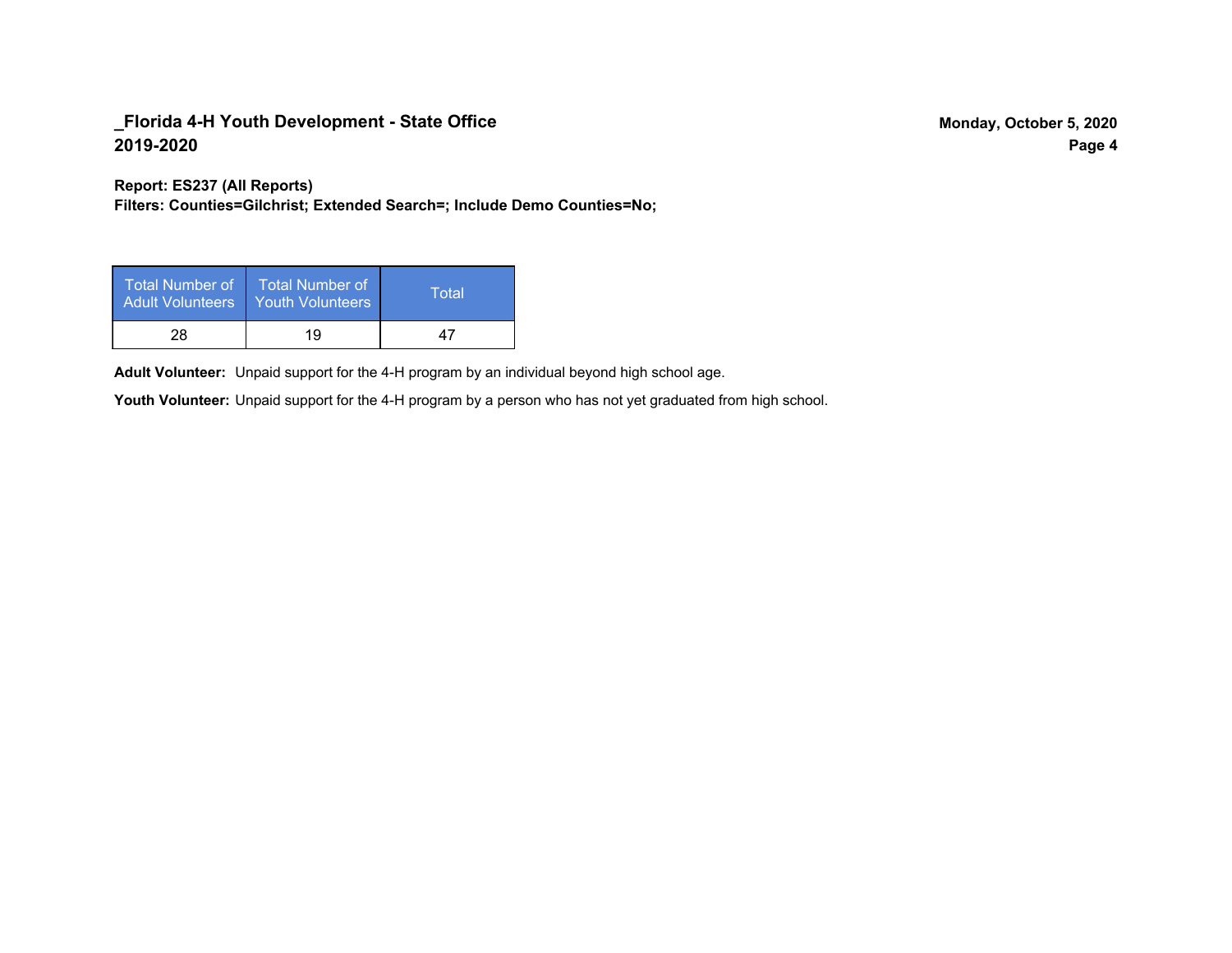1

### **Filters: Counties=Gilchrist; Extended Search=; Include Demo Counties=No; Report: ES237 (All Reports)**

### **Ag in the Classroom**

| : Agriculture Awareness                   |  |
|-------------------------------------------|--|
| School Enrichment - Agriculture Awareness |  |
| School Enrichment - Pizza Garden          |  |

#### **Animals**

| (4-H Cloverbuds- ANIMALS & PETS)-retired project | 3   |
|--------------------------------------------------|-----|
| (CAGED BIRDS) Retired Project                    | 0   |
| (GOATS) Retired Project                          | 0   |
| (GOATS-Pygmy) Retired Project                    | 0   |
| (HORSE-Advanced Horsemanship) Retired Project    | 0   |
| (HORSE - Horsemanship Science) Retired Project   | 0   |
| (LLAMAS AND ALPACAS)-retired project             | 0   |
| (POCKET PETS) Retired Project                    | 0   |
| <b>ANIMAL SCIENCES</b>                           | 0   |
| <b>BEEF</b>                                      | 21  |
| <b>CATS</b>                                      | 0   |
| <b>DAIRY CATTLE</b>                              | 6   |
| <b>DOGS</b>                                      | 14  |
| GOATS (Dairy)                                    | 0   |
| GOATS (Meat)                                     | 6   |
| <b>HORSE</b>                                     | 3   |
| HORSE (Horseless Horse)                          | 0   |
| <b>PETS</b>                                      | 0   |
| <b>POULTRY</b>                                   | 12  |
| <b>RABBITS</b>                                   | 9   |
| <b>SHEEP</b>                                     | 0   |
| <b>SWINE</b>                                     | 38  |
|                                                  | 112 |

#### **Biological Sciences**

| (4-H Cloverbuds-SCIENCE & TECHNOLOGY) Retired Project | $\Omega$ |
|-------------------------------------------------------|----------|
| (Marine/Aquatic- AQUARIUMS) Retired Project           | $\Omega$ |
| (Marine/Aquatic-WETLANDS) Retired Project             | $\Omega$ |
| (Sciences- WINGS) Retired Project                     | $\Omega$ |
| (Wildlife - Bats) Retired Project                     | $\Omega$ |
| (Wildlife - Butterflies- WINGS) Retired Project       | $\Omega$ |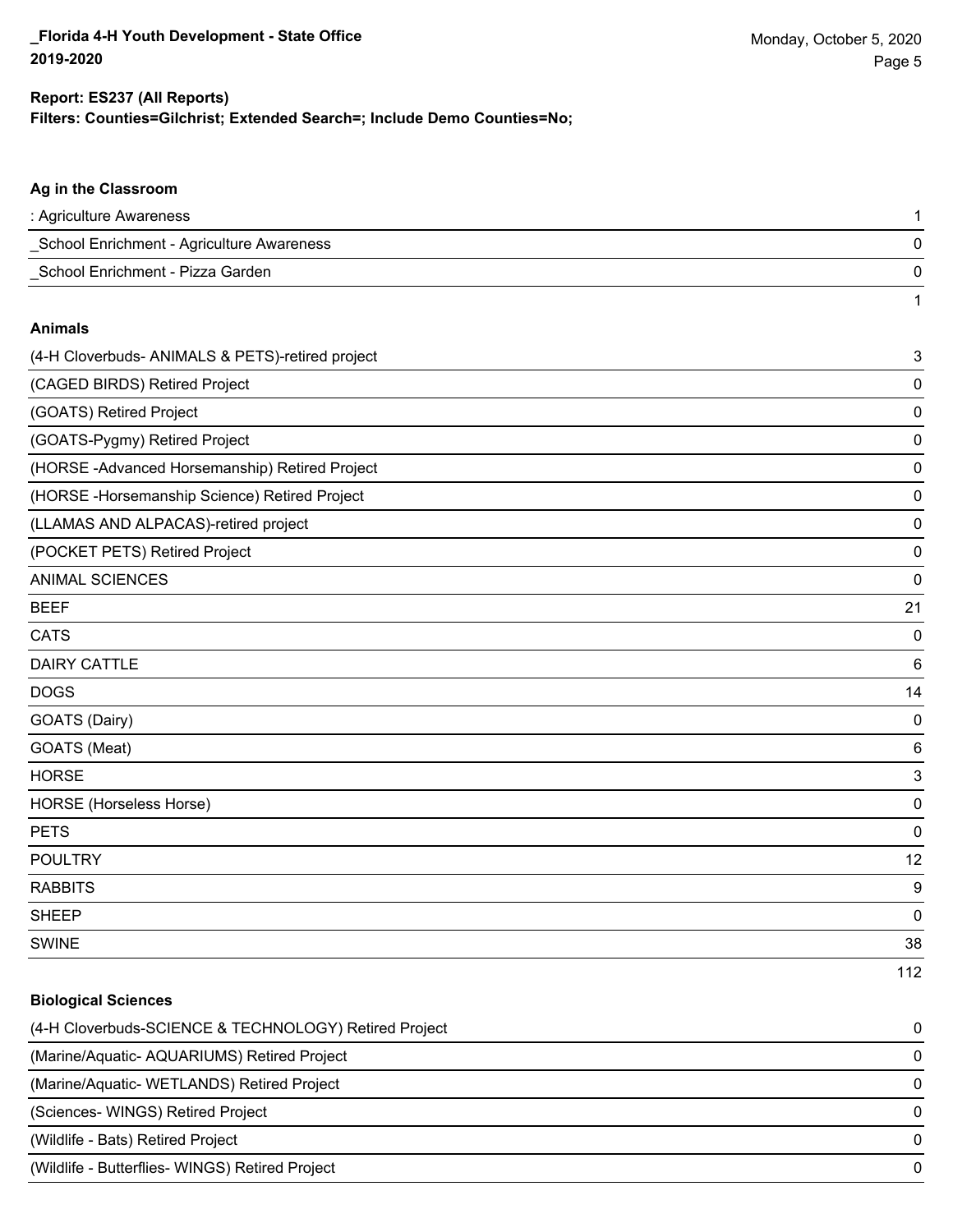#### **Report: ES237 (All Reports)**

**Filters: Counties=Gilchrist; Extended Search=; Include Demo Counties=No;**

| (Wildlife- BLUEBIRDS) Retired Project                     | $\pmb{0}$      |
|-----------------------------------------------------------|----------------|
| : ABCs of ENTOMOLOGY                                      | $\mathbf 0$    |
| : Entomology-Apiary/Beekeeping                            | $\mathbf 0$    |
| : Meat Sciences                                           | 0              |
| : Natural Sciences                                        | $\mathbf 0$    |
| School Enrichment - Embryology                            | $\mathbf 0$    |
| School Enrichment- Natural Sciences                       | $\mathbf 0$    |
| INSECTS (ENTOMOLOGY)                                      | $\overline{2}$ |
| MARINE SCIENCE AND AQUATIC SCIENCES                       | $\mathbf 0$    |
| <b>SCIENCE DISCOVERY</b>                                  | 1              |
| <b>VETERINARY SCIENCE</b>                                 | $\overline{2}$ |
|                                                           | 5              |
| <b>Civic Engagement</b>                                   |                |
| (4-H Cloverbuds- CITIZENSHIP)-retired project             | 1              |
| (Citizenship-INTERGENERATIONAL) Retired Project           | $\mathbf 0$    |
| <b>CITIZENSHIP</b>                                        | 3              |
| CITIZENSHIP-COMMUNITY SERVICE                             | 5              |
| CULTURAL AND GLOBAL EDUCATION                             | 0              |
|                                                           | 9              |
| <b>Communications and Expressive Arts</b>                 |                |
| (4-H Cloverbuds- COMMUNICATIONS) Retired Project          | 0              |
| (4-H Cloverbuds- VISUAL-LEISURE ARTS) Retired Project     | 0              |
| (FILMMAKING) Retired Project                              | $\mathbf 0$    |
| (LEISURE ARTS- Arts & Crafts) Retired Project             | 0              |
| (Leisure Arts- COLLECTIBLES) Retired Project              | $\mathbf 0$    |
| (PHOTOGRAPHY) Retired Project                             | $\pmb{0}$      |
| (PUBLIC SPEAKING) Retired Project                         | 0              |
| (VISUAL ARTS) Retired Project                             | $\pmb{0}$      |
| School Enrichment - 4-H Tropicana Public Speaking Program | 0              |
| <b>COMMUNICATIONS AND PUBLIC SPEAKING</b>                 | 5              |
| <b>EXPRESSIVE ARTS</b>                                    | 0              |
| <b>VISUAL ARTS</b>                                        | $\overline{2}$ |
| <b>Community / Volunteer Service</b>                      | $\overline{7}$ |

(Citizenship-PUBLIC ADVENTURES) Retired Project 0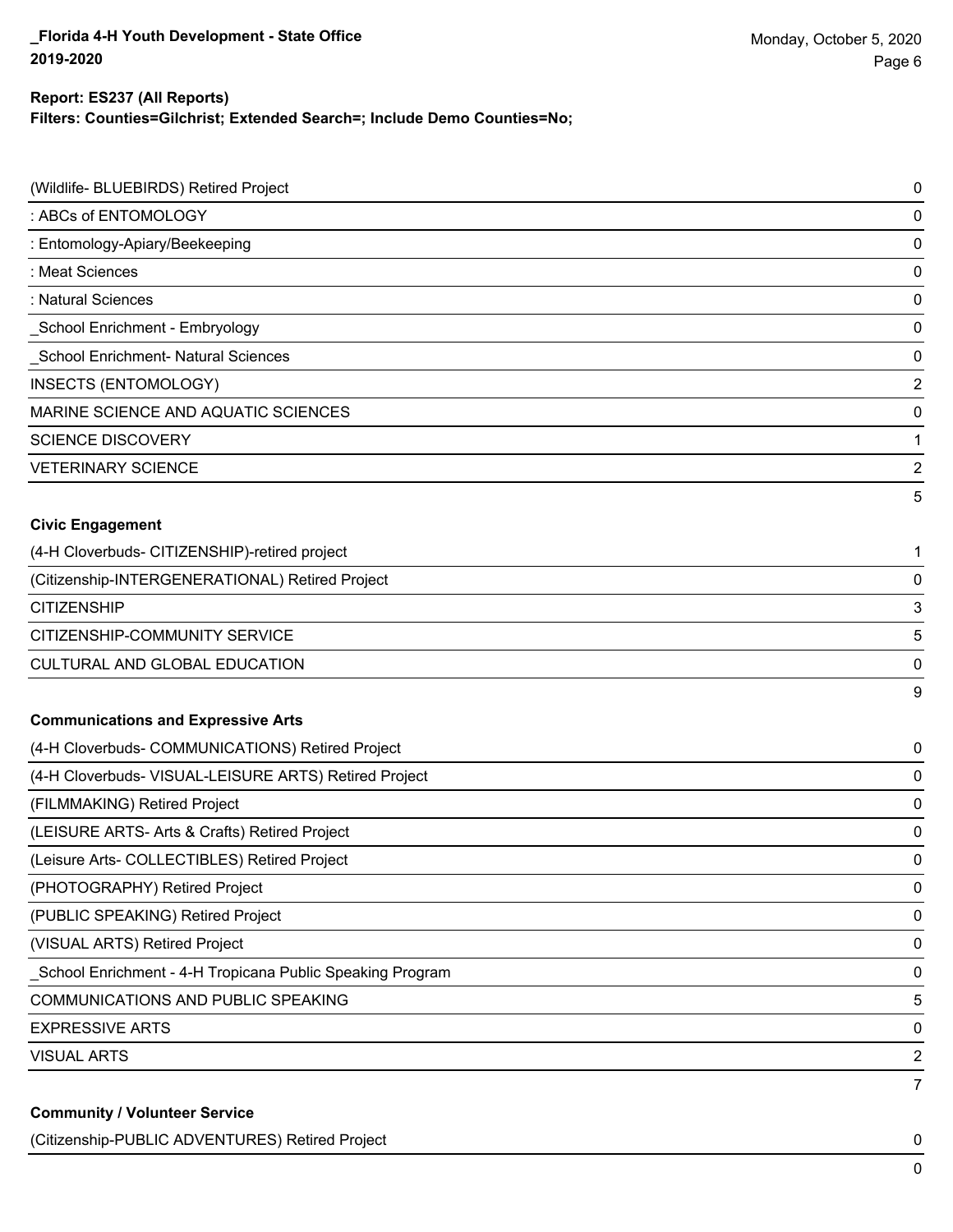**Consumer and Family Science**

#### **Filters: Counties=Gilchrist; Extended Search=; Include Demo Counties=No; Report: ES237 (All Reports)**

| (4-H Cloverbuds- CLOTHING) Retired project                   | 0  |
|--------------------------------------------------------------|----|
| (CHILD DEVELOPMENT Babysitting) Retired Project              | 0  |
| (Clothing - SELECTION) Retired Project                       | 0  |
| (Clothing - SEWING) Retired Project                          | 0  |
| (Clothing-Sewing- QUILTING) Retired Project                  | 0  |
| (CONSUMER EDUCATION AND SHOPPING) Retired Project            | 0  |
| (Human Development - Talking with TJ) Retired Project        | 0  |
| (HUMAN DEVELOPMENT) Retired Project                          | 0  |
| (Human Development-CHOICES) Retired Project                  | 0  |
| (Money Management -FINANCIAL CHAMPIONS) Retired Project      | 0  |
| : Consumer Choices Event                                     | 0  |
| 4-H CLOVERBUDS                                               | 62 |
| Animal Science- ALL ABOUT ANIMALS                            | 0  |
| Animal Sciences- LIVESTOCK JUDGING                           | 0  |
| Animals-PETS/SMALL ANIMALS                                   | 0  |
| CHILD DEVELOPMENT & CHILD CARE                               | 0  |
| Citizenship-SERVICE LEARNING                                 | 0  |
| <b>CLOTHING &amp; SEWING</b>                                 | 6  |
| <b>Exploring Farm Animals</b>                                | 0  |
| Hog-n-Ham Project                                            | 0  |
| Marine Science                                               | 0  |
| MONEY MANAGEMENT                                             | 0  |
| Performing Arts-DANCE/MOVEMENT                               | 0  |
| Pet Pals                                                     | 0  |
| Plant Pals, K-3 (5-8 yrs)                                    | 0  |
| test                                                         | 0  |
| Wildlife - Birds                                             | 0  |
|                                                              | 68 |
| <b>Environmental Education / Earth Sciences</b>              |    |
| (4-H Cloverbuds- ENVIRONMENT-Earth Sciences) Retired Project | 0  |
| : Recycling                                                  | 0  |
| : Water Education                                            | 0  |
| School Enrichment - Project Learning Tree                    | 0  |
| School Enrichment- Environmental Sciences                    | 0  |
| <b>EARTH SCIENCES</b>                                        | 0  |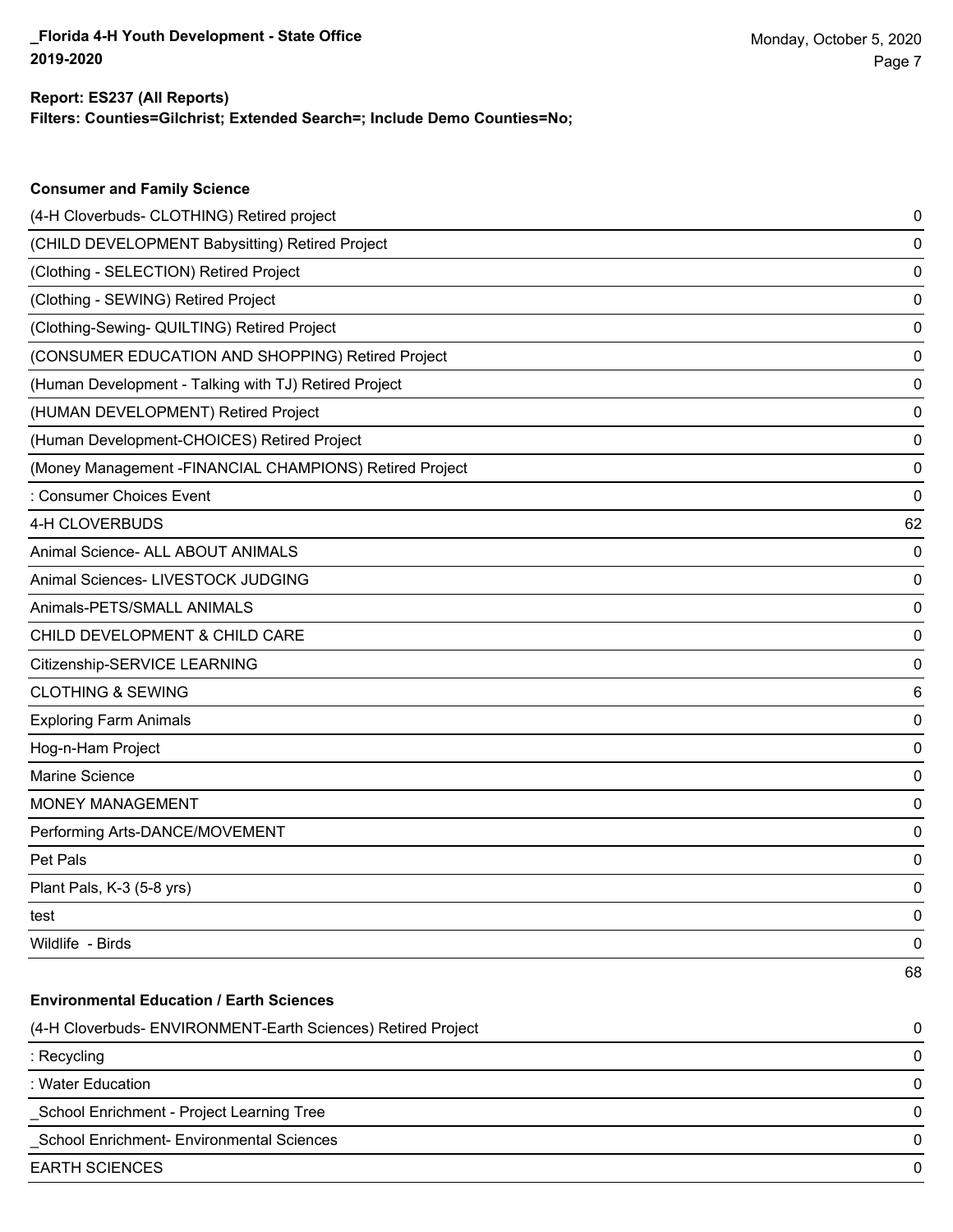10

### **Report: ES237 (All Reports)**

**Filters: Counties=Gilchrist; Extended Search=; Include Demo Counties=No;**

| <b>ENERGY</b>                                         | $\mathbf 0$    |
|-------------------------------------------------------|----------------|
| <b>ENVIRONMENTAL SCIENCES</b>                         | 0              |
| <b>FORESTRY</b>                                       | 1              |
| <b>OUTDOOR EDUCATION</b>                              | $\overline{2}$ |
| SOIL AND WATER SCIENCES                               | 1              |
| <b>SPORTFISHING</b>                                   | 0              |
| <b>SS - SHOOTING SPORTS</b>                           | 0              |
| <b>SS-ARCHERY</b>                                     | $\overline{2}$ |
| SS-HUNTING 10y/o                                      | 1              |
| SS-MUZZLELOADING 12y/o                                | $\mathbf 0$    |
| SS-RIFLE, AIR                                         | 0              |
| SS- RIFLE, SMALL BORE                                 | $\mathbf 0$    |
| SS-SHOTGUN 10y/o                                      | 1              |
| <b>WILDLIFE &amp; HABITATS</b>                        | 0              |
|                                                       | 8              |
| <b>Foods and Nutrition</b>                            |                |
| (4-H Cloverbuds- FOODS & NUTRITION) Retired Project   | 0              |
| (Food - SPORTS NUTRITION) Retired Project             | 0              |
| (FOOD AND FOOD PRESERVATION SCIENCES) Retired Project | 0              |
| (FOOD PREP AND COOKING) Retired Project               | $\mathbf 0$    |
| (Food Prep- BREADS & BREADMAKING) Retired Project     | 0              |
| (Food Prep- DAIRY FOODS) Retired Project              | $\mathbf 0$    |
| (Food Prep- MICROWAVE MAGIC) Retired Project          | 0              |
| (Food Science- FOOD PRESERVATION) Retired Project     | 0              |
| _School Enrichment - Up for the Challenge             | 0              |
| School Enrichment - YUM                               | 0              |
| School Enrichment - YUMMEE                            | 0              |
| School Enrichment- Nutrition                          | 0              |
| <b>FOOD &amp; NUTRITION</b>                           | 10             |

#### **Health**

| (Health-HEALTH ROCKS) Retired Project       |   |
|---------------------------------------------|---|
| (HEALTH: PHYSICAL ACTIVITY) Retired Project | 0 |
| : Healthy Living                            | 0 |
| PERSONAL WELL BEING                         |   |
|                                             |   |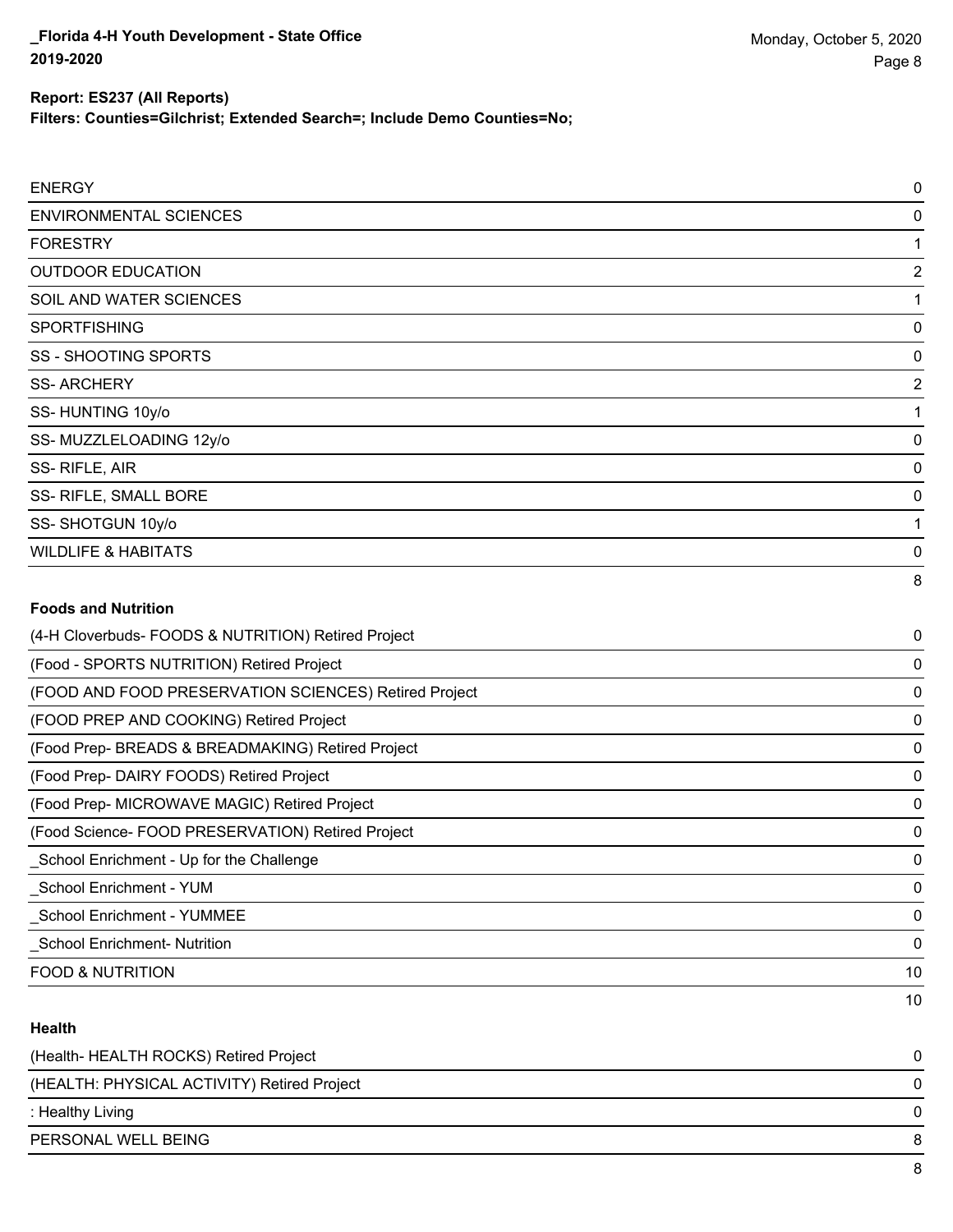#### **Report: ES237 (All Reports)**

**Filters: Counties=Gilchrist; Extended Search=; Include Demo Counties=No;**

| <b>Leadership and Personal Development</b>                 |    |
|------------------------------------------------------------|----|
| (4-H Cloverbuds- LEADERSHIP) Retired Project               | 0  |
| (4-H Cloverbuds_DISCOVERY Projects) Retired Project        | 0  |
| (Home Environment- CHANGING SPACES) Retired Project        | 0  |
| (Plant Sciences - Mowing for Money) Retired Project        | 0  |
| (Workforce Prep- CAREER DEVELOPMENT) Retired Project       | 0  |
| (Workforce Prep- ENTREPRENEURSHIP) Retired Project         | 0  |
| : Character Education                                      | 0  |
| : Personal Development                                     | 0  |
| <b>EXPLORING 4-H</b>                                       | 13 |
| LEADERSHIP DEVELOPMENT                                     | 14 |
| <b>WORKPLACE PREPARATION</b>                               | 0  |
|                                                            | 27 |
| <b>Personal Safety</b>                                     |    |
| (Health and Safety- ATV SAFETY) Retired Project            | 0  |
| (Health- EMERGENCY PREPARDNESS) Retired Project            | 0  |
| <b>ATV SAFETY</b>                                          | 0  |
| <b>SAFETY</b>                                              | 1  |
|                                                            | 1  |
| <b>Physical Sciences</b>                                   |    |
| (ASTRONOMY) Retired Project                                | 0  |
| : Weather and Climate                                      | 0  |
| <b>AEROSPACE</b>                                           | 1  |
|                                                            | 1  |
| <b>Plant Science</b>                                       |    |
| (4-H Cloverbuds- PLANT SCIENCES-Gardening) Retired Project | 0  |
| (GROWING CITRUS) Retired Project                           | 0  |
| (Plant Sciences-GARDENING) Retired Project                 | 0  |
| (Plants - Gardening - FLOWERS) Retired Project             | 0  |
| (Plants - Gardening - VEGETABLES) Retired Project          | 0  |
| (Plants - Gardening-CONTAINER GARDENING) Retired Project   | 0  |
| School Enrichment- Gardening and Plants                    | 0  |

GARDENING AND PLANTS 33

GARDENING AND PLANTS: JR MASTER GARDENER 0